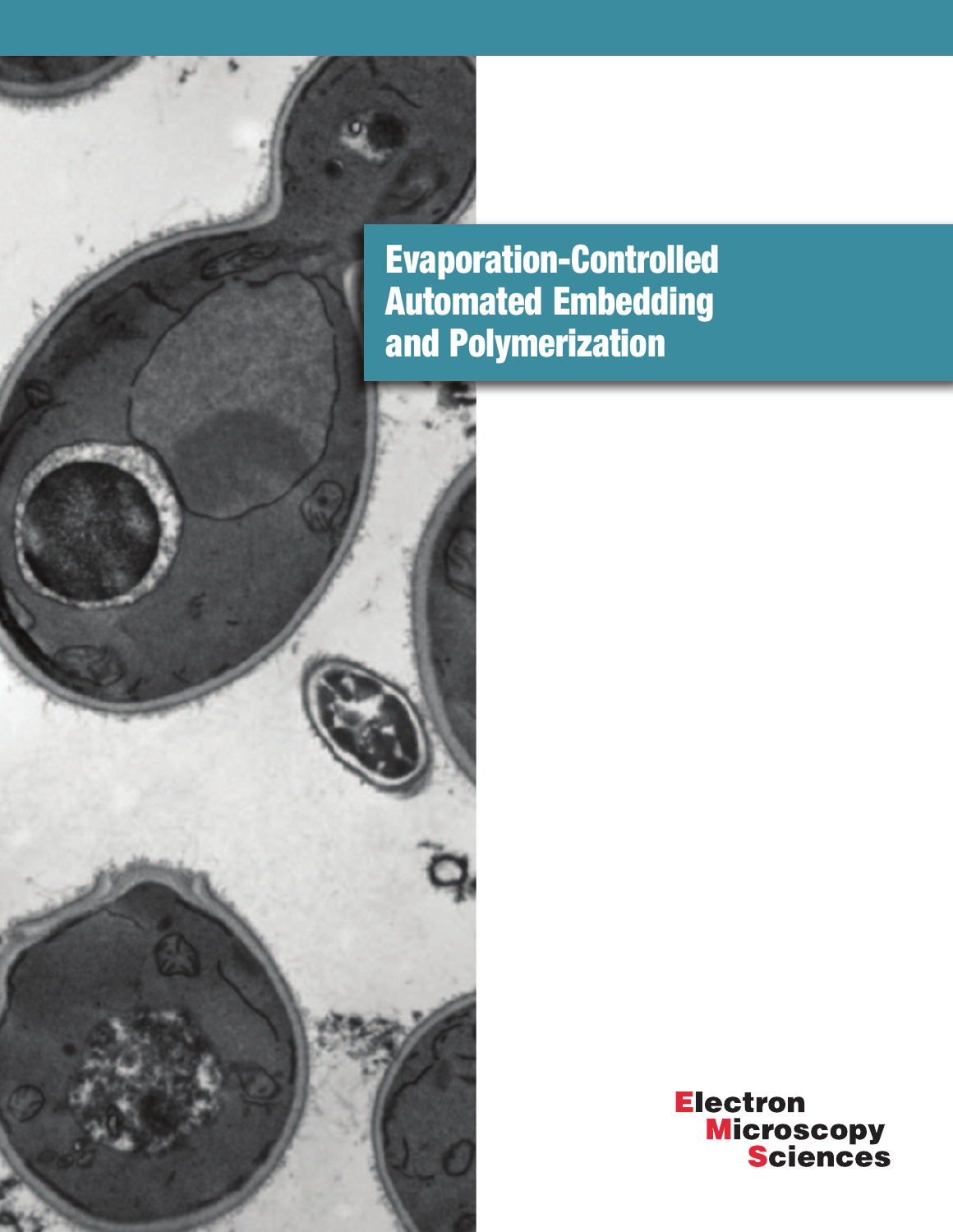### **Evaporation-Controlled Automated Embedding and Polymerization**

Jan L.M. Leunissen<sup>1,3</sup>, Stacie Kirsch and Al Coritz<sup>2</sup>

- 1. Aurion ImmunoGold Reagents, Wageningen, The Netherlands
- 2. Electron Microscopy Sciences, Hatfield PA, USA
- <sup>3.</sup> Microbiology and Immunology Dept, University of Otago, Dunedin, New Zealand

Resin embedding is traditionally performed via sequential applications of a graded series of solvent/resin mixtures [1]. The procedures are time consuming (see also [2]) and the chemicals used can pose health hazards. In addition there is an amount of waste, usually containing both solvent and resin and often larger in volume than the polymerized specimens. When processing large numbers of samples there is also hands-on time to consider. Finally there is the risk of losing specimen material especially in the exchange steps with high viscosity resin.

We have looked into alternatives for the classic embedding procedures, aiming to improve on the drawbacks described above. We describe an approach and an instrument that

- (i) automates embedding from the first solvent/resin step up to pure resin,
- (ii) reduces solvent and resin use with no waste, except what is left in the mixing vials,
- (iii) minimises exposure to hazardous and irritating chemicals,
- (iv) reduces hands-on time to the bare minimum,
- (v) facilitates the processing of up to 52 samples in one instrument run and
- (vi) prevents any specimen loss.

These goals were achieved by eliminating the step-procedure and removing solvent by making use of its volatility. Common solvents for dehydration and embedding are highly volatile whereas most resin components do not evaporate readily. Evaporation depends on the kinetic energy of solvent molecules, the degree to which solvent is held back by the resin and how easily molecules can stay in the gas phase (saturation pressure). Temperature plays the most prominent role, next to vacuum pressure and the concentration of 'solvent' gas molecules in the gas phase over the samples. Evaporated solvent needs to be removed or diluted by flushing air over the liquid surface at set intervals.

To be able to have full control over temperature, pressure and flushing with fresh air, an instrument was developed that achieves these goals, the EMS Poly III. At the heart of the instrument is a specimen chamber that is temperature controlled over a range of 10°C - 70°C. The pressure in the chamber can be reduced from ambient pressure to a controlled level as low as 10kPa with a built-in vacuum pump. The instrument chamber accepts up to 52 BEEM specimen vials. Preset and user-adjustable programs coordinate temperature, pressure and pressure-increase-induced flushing. This results in an efficient and reproducible removal of solvent from the specimens. Initial steps aiming at bulk removal of solvent are followed by steps for the thorough removal of trace amounts.

In practice: the instrument can be loaded with specimens in e.g. acetone/resin by the end of a workday The next morning the vials are ready for polymerization once they have been topped up with pure resin to compensate for the removed solvent

The efficacy of the approach was evaluated by embedding yeast cells (see micrograph at right) in epoxy resin, using acetone as the solvent according to protocol. This leaves the specimens covered in a thin layer of resin by the end of the embedding run.



Yeast cells were fixed with glutaraldehyde in cacodylate buffer, washed in distilled water and postfixed with 1% KMnO4 in distilled water. After washing in distilled water the cells were dehydrated in a graded series of acetone/water mixtures: 50% - 70% - 80% - 90% - 100% - 2x100% absolute. Each step lasted 10 min. Cells were then resuspended in resin/solvent 1:3 (v/v) in BEEM capsules.

Once the BEEM vials had been transferred into the instrument chamber, the embedding program was started. Upon completion it was followed by the polymerization program, once the BEEM vials had been topped up with pure resin.

### **References:**

[1] J. J. Bozzola, L.D. Russell "Electron Microscopy 2nd edition", ed. Jones & Bartlett Publishers, Boston.

[2] K. L. McDonald, Microsc. Microanal. 20 (2014) 152-163.

Acknowledgement: TEM image courtesy of OCEM, University of Otago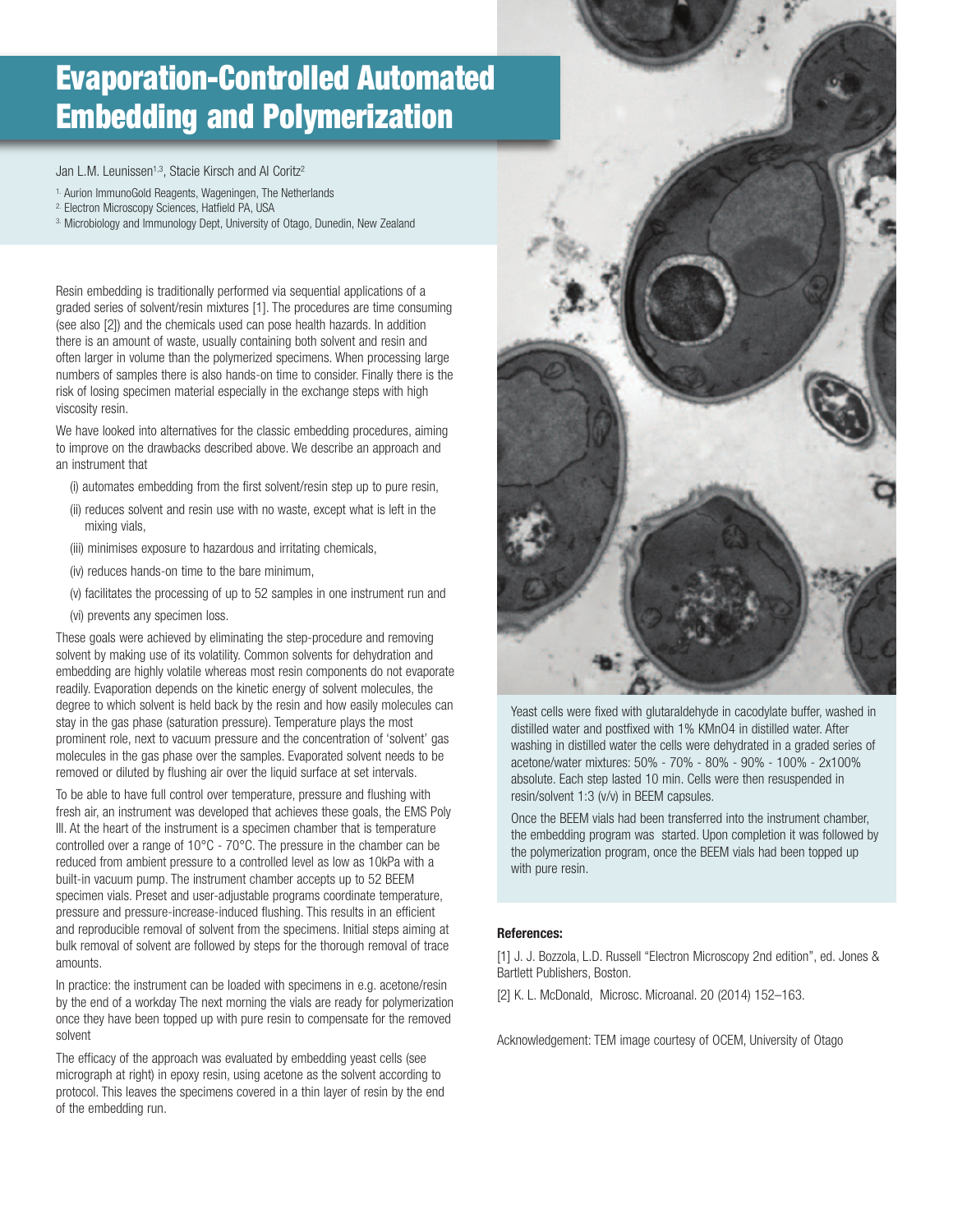### **Background**

Vacuum conditions in a transmission electron microscope require that liquid water is removed from specimens before introducing them into the column. This is usually achieved by dehydration, i.e. replacing the water by a solvent such as acetone which in turn is replaced by a resin suited for ultrathin sectioning after polymerization. Resin embedding is traditionally performed using a graded series of dehydration solvent and resin mixtures. In the first step, the solvent / resin ratio is in favor of the solvent. This warrants low viscosity and thereby easy penetration of resin components into the specimen. Sequential steps aim at a stepwise increase in the resin concentration until finally the specimens are in pure resin, ready for polymerization.

### **A typical sequence can be as follows:**

- 3:1 Solvent: Resin
- 1:1 Solvent: Resin
- 1:3 Solvent: Resin Pure Resin (2x)

A protocol based on sequential steps can take up to 48 or even 72 hrs for specimens which are dense and hard to infiltrate.

### Resin embedding

When during the embedding procedure a solvent-resin mixture is exchanged for a higher resin concentration mix, only the bulk of the volume is replaced; the specimen will slowly follow suit when the solvent diffuses from the specimen into the bulk mixture. This is a slow process as it is predominantly driven by diffusion and thus depends on the temperature and the viscosity of the resin. The exchange is furthermore driven by the difference in concentration of the solvent (gradient) and therefore depends on continuous refreshing of the bulk mix close to the specimen surface by liquid movement. Hence, the traditional way of embedding depends heavily on mechanical movement.

### Removing solvent in an alternative way

Instead of removing solvent using sequential steps with increasing resin concentration, solvent can also be removed by making use of the volatility of the solvent. Common solvents for dehydration and embedding are highly volatile whereas most resin components do not evaporate readily. Evaporation depends on the kinetic energy of solvent molecules. If the kinetic energy is high enough, a molecule can escape from a liquid into the gas phase. From the liquid point of view the evaporation rate is therefore related to the temperature of the liquid but also to the interaction the solvent molecules may have with other molecules such as resin components. From the gas phase point of view the evaporation rate depends on how easily molecules can stay in the gas phase. This is temperature

| Table 1: Antoine Constants for common solvents |  |  |  |  |  |  |  |
|------------------------------------------------|--|--|--|--|--|--|--|
|------------------------------------------------|--|--|--|--|--|--|--|

| <b>Solvent</b>      | A       | B       | C       | <b>T-range</b> | <b>Vp 25°C</b> |
|---------------------|---------|---------|---------|----------------|----------------|
| <b>Acetone</b>      | 7.1327  | 1219.97 | 230.653 | $-64 - +70$    | 31 kPa         |
| <b>Acetonitrile</b> | 7.33986 | 1482.29 | 250,523 | $-27 - +82$    | 12 kPa         |
| <b>Chloroform</b>   | 6.95465 | 1170.97 | 226.232 | $-10 - +60$    | 26 kPa         |
| <b>Ethanol</b>      | 8.20417 | 1642.89 | 230.3   | $-57 - +80$    | 8 kPa          |
| <b>Methanol</b>     | 8.08097 | 1582.27 | 239.7   | $+15 - +100$   | 17 kPa         |
| <b>Water</b>        | 8.07131 | 1730.63 | 233.426 | $+1 - +100$    | 3 kPa          |

Data from DDSST GmbH, Germany.

An on-line calculator and source for the Antoine equation constants can be found at: **http://ddbonline.ddbst.de/AntoineCalculation/AntoineCalculationCGl.exe**

Data for propylene oxide were obtained from: **http://www.lyondellbasell.com/techlit/techlit/2710.pdf**  related as well, but also depending on the concentration of 'solvent' gas molecules and the presence of other molecules in the gas phase. A saturation condition is reached when as many molecules evaporate from the liquid surface as there are molecules from the gas phase returning to the liquid phase. This saturation condition is characteristic for each solvent and is reflected in the saturation vapor pressure. Saturation conditions and even near-saturation conditions are to be avoided for effective solvent removal. This is realized when the evaporated gas is continuously removed or diluted by forced movement of air over the liquid surface: an open container holding a volatile solvent such as acetone 'dries' more quickly at higher temperatures and under forced air flow. Air flow and on-going removal of the gas under vacuum prevent saturation.

### Solvent vapor pressure

Vapor pressure, or more accurately saturation vapor pressure, is the pressure resulting from evaporation when the number of molecules leaving a liquid equals the number that return to it from the vapor/gas phase. The vapor pressure increases with temperature. By definition, at the boiling point of a solvent the vapor pressure equals 1 atmosphere (101.3kPa). Under lower pressure conditions the boiling point is reached at lower temperatures. The vapor pressure graph presented in figure 1 shows the relation of vapor pressure and temperature. The data were calculated using the so-called Antoine equation, which in its turn derives from the Clausius-Clapeyron relation that describes the tangent at any point of the coexistence curve of a phase diagram.

### **Antoine equation: Log(p) =A-C/(B+T)**

where  $p =$ pressure (mmHg) and T temperature in  $°C$ . A, B and C are substance specific constants which are valid for a limited temperature range. Table 1 shows a list of constants for common solvents. Please note that these values apply to pure substances only. Mixtures incorporating the solvent will show lower evaporation rates and vapor pressures will take longer to establish, especially with gradually decreasing solvent concentrations.



### **Figure 1: Saturated vapor pressure (kPa) vs temperature (˚C) of common solvents.**

At pressures slightly higher than the values on the vapor pressure line the solvent will not boil but still evaporate. At pressures below the vapor pressure line the solvent will quickly evaporate by forced boiling.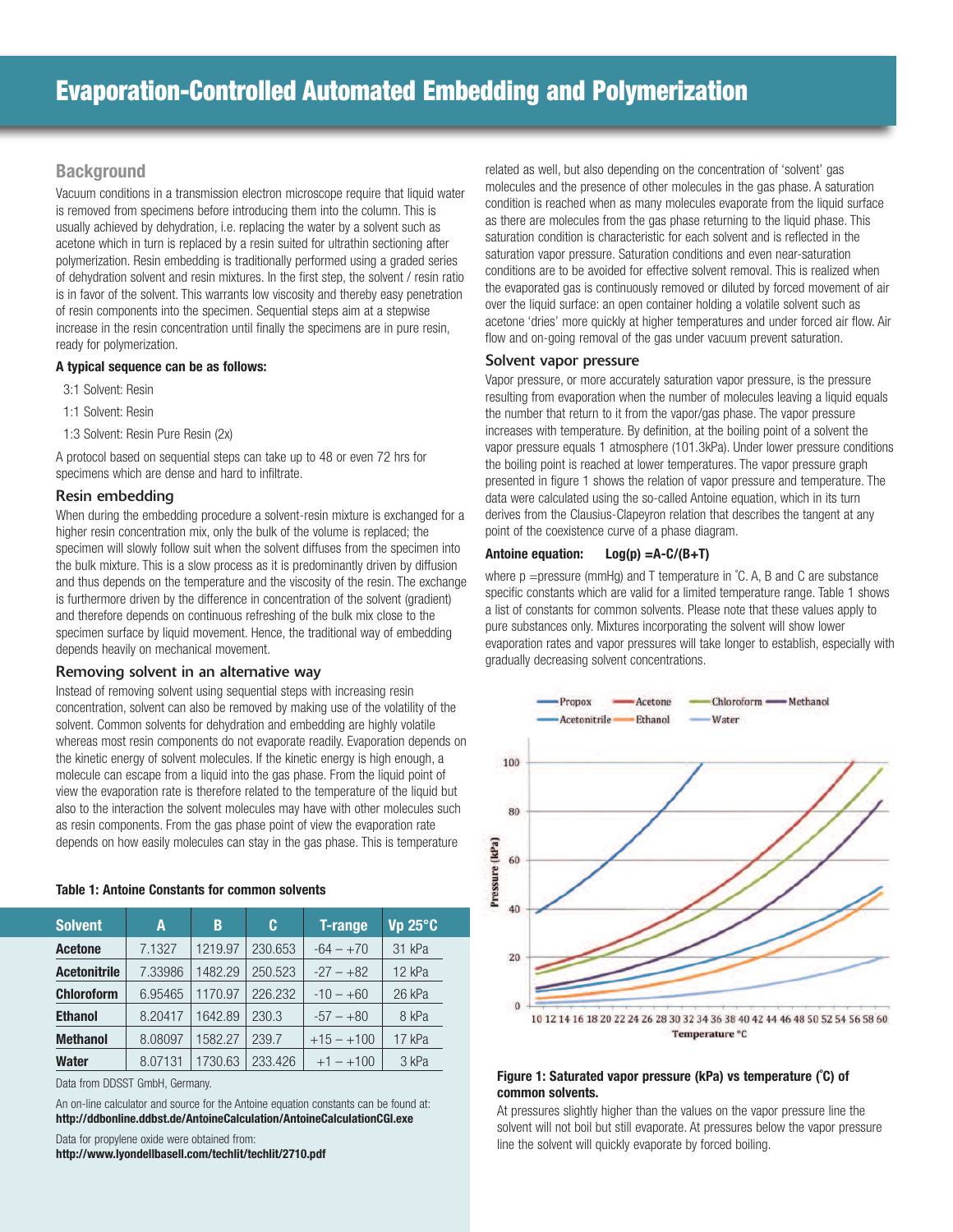### **Evaporation-Controlled Automated Embedding and Polymerization (cont.)**

### **An example applying to acetone dehydration and epoxy embedding**

Many ultra structural studies involve the use of epoxy resins and acetone. Acetone is highly volatile. The vapor pressure curve for acetone is singled out and presented in figure 2. From the graph it is clear that at 25°C the vapor pressure is ~30 kPa, in other words acetone boils at 25°C if the pressure is lowered to 30 kPa or below. In the case of boiling evaporation occurs not only at the surface of a solution, but throughout the whole volume. This is unfavorable for embedding mixtures as it leads to splashing and potential loss of specimens. At pressures slightly above the saturated vapor pressure, evaporation is still proceeding progressively but only from the surface of the mixture. This is a safe condition for a mixture of resin and acetone to gradually evaporate acetone from the surface. When a preset raise in pressure is exceeded, the pressure is released by air admission into the recipient up to a preset level. The evaporated acetone is diluted with air and removed by the vacuum pump. The dilution prevents that saturation will ever occur. The remaining mixture will become more concentrated in resin. Thus by carefully controlling temperature and vacuum pressure, air admission and flushing the acetone can be removed quantitatively and within hours; upon completion the specimens are left in for all practical purposes pure resin ready for polymerization after topping up with pure resin to compensate for the removed solvent.

### **Figure 2: Saturated Vapor Pressure of Acetone**



### **Instrumentation**

From the graphs it is obvious that fluctuations in temperature as well as in pressure may seriously influence the evaporation process. Without proper control of the vacuum pressure and the temperature the solvent may boil off explosively when the saturated vapor pressure is undercut. Furthermore, extraction of solvent forces the release of the latent heat of evaporation which leads to a significant drop in temperature in the mixture and concomitantly a drop in the evaporation rate. It is imperative that the conditions of pressure and temperature are thoroughly controlled.

# **Introducing the EMS**

The EMS POLY III is an instrument for the embedding of specimens by the proper combination of pressure and temperature. Central to the instrument is a specimen chamber that is temperature controlled and which can be heated up from room temperature to 70°C. The pressure in the chamber can be reduced from ambient pressure to a controlled level with an inbuilt vacuum-pump. The instrument chamber accepts up



to 52 BEEM specimen vials. The vacuum pressure the specimens are exposed to is controlled within narrow limits and warrants solvents will evaporate in a controlled way with the risk of explosive boiling. The exhaust of the vacuum pump is connected to a chemical vapor resistant hose, which can vent into a fume hood in compliance with laboratory practices and general health and safety regulations when working with volatile substances. The instrument features preset programs which can be modified according to the user's preference. In the presets pressure and temperature settings have been coordinated and optimized for an efficient removal of solvent from the specimens eliminating the risk of boiling. Bulk removal of solvent is followed by steps for the thorough removal of trace amounts. As a practical approach the instrument can be loaded by the end of a workday and (when using acetone or propylene oxide) by the next morning the vials are ready for polymerization after the vials have been topped up with pure resin. A lengthy and sometimes tedious manual procedure now reduced to a few simple steps.

Alternatively, to free up the instrument for a next run, polymerization can take place in a stove. The instrument is (after cooling) immediately available for a next run.

### Which solvents can be evacuated with the EMS POLY III?

The instrument handles any of the solvents currently used in embedding protocols. In principle any solvent can be safely and gradually evaporated as long as the proper settings for pressure vs temperature are observed. The one important rule is that the pressure should initially NEVER be lower than the saturated vapor pressure at that temperature. Values can be calculated with the Antoine Equation or derived from the graph (Figure 1). For the bulk removal of solvent it is advised to work at a pressure that is approximately 10% higher than the saturated vapor pressure. Failing to do so may lead to sudden boiling of the solvent and spilling of mixture and specimens from the vials. The risk of sudden spilling is higher with more volatile solvents such as propylene oxide and instrument settings need to be accurate.

*Important: at no stage should solutions be allowed to bubble. Gas bubble formation needs to be avoided to prevent splashing and damage to the specimens when bubbles should form inside the specimen.* 

*Although extensive testing has been carried out, specific combinations of solvent and resin need to be tested for their suitability for embedding and polymerization in the Poly III on an individual basis.*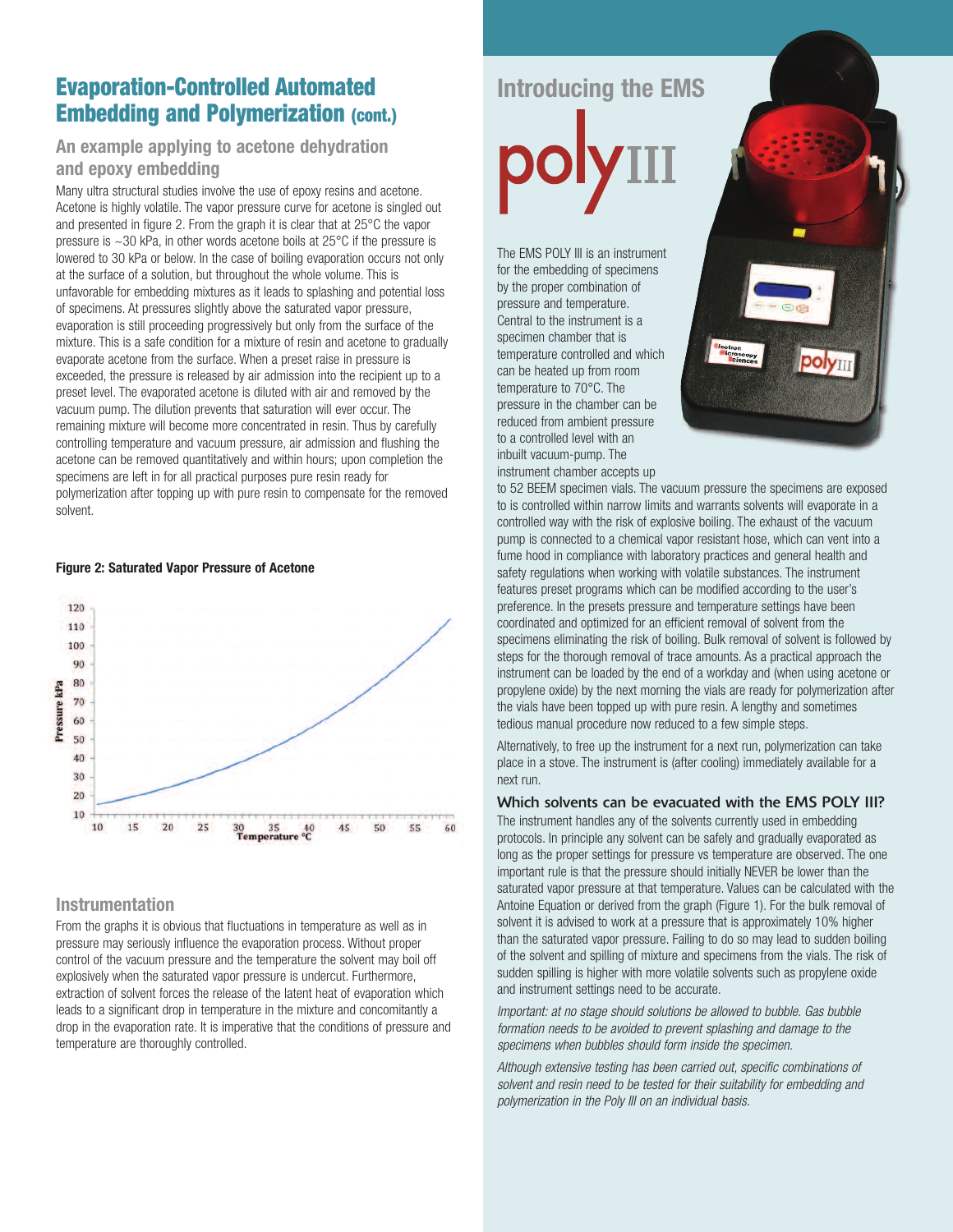





*back panel*



*sample block holds up to 52 samples*

### **Specifications**

| 5 programs, up to 5 steps each                                 |                                                                       |
|----------------------------------------------------------------|-----------------------------------------------------------------------|
| <b>Temperature of the Sample Block</b>                         | $10 - 70$ deg C.                                                      |
| Temperature set point in increments of 1 deg C.                |                                                                       |
| <b>Temperature Control Accuracy at the Sensor:</b>             | $+/- 2.0$ deg. C in heat mode,                                        |
|                                                                | $+/-$ 3 deg. C in cooling mode.                                       |
| <b>Sample Block:</b>                                           | Up to 52 samples                                                      |
| Sample Block for BEEM Capsules, silicone molds                 |                                                                       |
| <b>Vacuum Level:</b>                                           | 10kPa (or 3" of Hg at sea level) - 100kPa                             |
| Introduction of fresh air during vacuum cycle and flush cycle. |                                                                       |
| <b>Lid for the Processing Block:</b>                           | Anodized aluminum with plastic cover                                  |
| Heated Lid                                                     |                                                                       |
| 2 line x 16 character LCD Display with 6 keys membrane keypad  |                                                                       |
| <b>Thermoformed Enclosure</b>                                  |                                                                       |
| <b>Dimensions:</b>                                             | 9" wide (23 cm) wide x 20" (51 cm) deep x 11" (28 cm) tall (with lid) |
| Weight:                                                        | 21 lbs (10 Kg)                                                        |
| <b>Power Requirements:</b>                                     | 200 watts max, 100 - 240 volts AC, 50 or 60 Hz                        |
| Fuse:                                                          | 2.5 Amp x 250 VAC, Time Delay/Slo Blo fuse                            |

# The EMS **poly**III in practice

The EMS POLY III instrument is capable of effectively removing any of the solvents commonly used in embedding as long as the following rules are observed:

- use small tissue pieces, smaller volume of cell pellets
- use separate programs for embedding and polymerization
- use the smallest amount of resin in the embedding step
- during polymerization do NOT lower the pressure to a level equal to or lower than the saturated vapor pressure as any trace amount of solvent will result in the formation of holes in the specimen

Small specimens are more easily embedded because of their favorable surface/volume ratio. Likewise, solvents are more easily extracted.

Along those lines it is obvious that solvent is more easily removed if the specimens are covered (or even just merely contained) in a minimum amount of resin. For instance, when using BEEM capsules it is typically sufficient to end up with 30-50 µI of resin at the end of the embedding run.

Using a dilute resin/solvent mixture, or a small volume of mixture in the embedding program leaves the specimens covered in a thin layer of resin by the end of the embedding run, just enough to cover or contain the specimen.

A procedure that has been tested for embedding yeast cells is described below and may serve as a starting point.

Yeast cells were fixed with glutaraldehyde in cacodylate buffer, washed in distilled water and postfixed with 1% KMn04 in distilled water.

After washing in distilled water the cells were dehydrated in a graded series of solvent/water mixtures: 50% - 70% - 80% - 90% -100% - 2xl00% absolute. Each step lasted 10min.

Cells are then resuspended in resin/solvent 1:10 (v/v) and after 10 min. pelleted. The pellet is resuspended in fresh mix (appr 1Ox the volume of the pellet) and then transferred into one or more BEEM capsules.

It is strongly recommended to transfer the suspension into BEEM vials OUTSIDE the POLY III vacuum recipient to avoid spilling of resin inside the recipient. Any spilled resin on the vials should also be removed before inserting the BEEM vials into the recipient recessions.

Once all the BEEM vials have been transferred, the embedding program can start. The embedding program is followed by the polymerization program, after the BEEM vials have been topped up with pure resin.

Alternately, silicone molds can be used in the polymerization program.

### **Ordering Information**

| Cat No. | <b>Description</b>                                                                                                                                            | Qty.    |
|---------|---------------------------------------------------------------------------------------------------------------------------------------------------------------|---------|
| 4444    | <b>EMS Poly III</b>                                                                                                                                           | each    |
| 70020-B | BEEM <sup>®</sup> Embedding Capsules Size 00<br>Polyethylene embedding capsules with 1x1mm face<br>at the tip of a truncated pyramid, each with a hinged cap. | 1000/pk |
| 70900   | Standard flat embedding mold, 21 numbered cavities<br>measures: 14mm(L) x 5mm(W) x 4mm(D). (clear silicone)                                                   | each    |
| 70901   | Same as #70900, but each of the 21 numbered cavities<br>measures: 14mm(L) x 5mm(W) x 6mm(D). (white silicone)                                                 | each    |
| 70902   | Same as #70900, but each of the 21 numbered cavities<br>measures: 14mm(L) x 5mm(W) x 3mm(D). (white silicone)                                                 | each    |